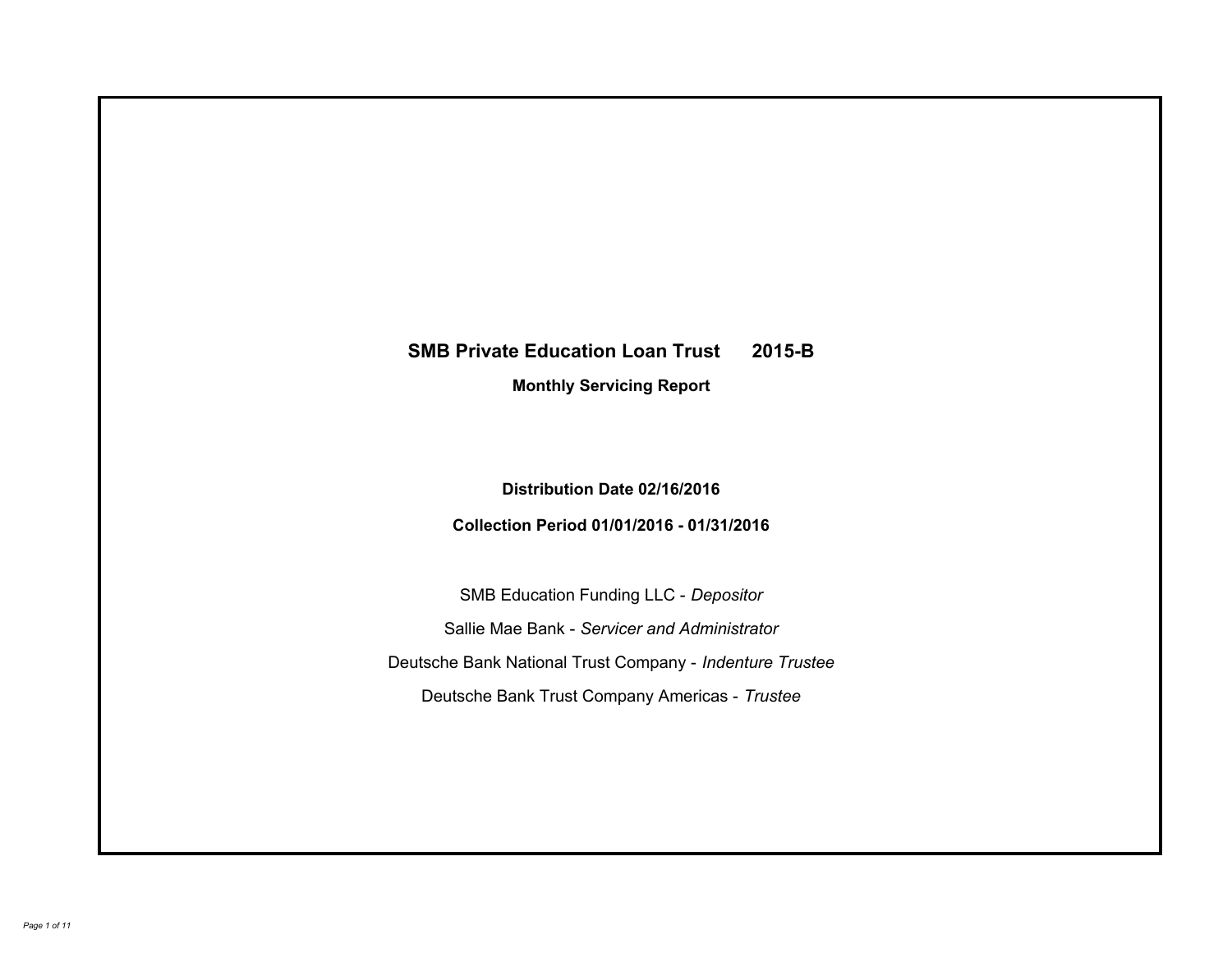A

| A | <b>Student Loan Portfolio Characteristics</b>   |                                                                                                                                                                                                          | <b>Settlement Date</b><br>07/30/2015 | 12/31/2015       | 01/31/2016       |
|---|-------------------------------------------------|----------------------------------------------------------------------------------------------------------------------------------------------------------------------------------------------------------|--------------------------------------|------------------|------------------|
|   | <b>Principal Balance</b>                        |                                                                                                                                                                                                          | \$700,964,388.29                     | \$686,989,463.30 | \$681,053,250.66 |
|   | Interest to be Capitalized Balance              |                                                                                                                                                                                                          | 42,430,107.89                        | 41,471,912.44    | 42,558,754.47    |
|   | Pool Balance                                    |                                                                                                                                                                                                          | \$743,394,496.18                     | \$728,461,375.74 | \$723,612,005.13 |
|   | Weighted Average Coupon (WAC)                   |                                                                                                                                                                                                          | 8.18%                                | 8.39%            | 8.39%            |
|   | Weighted Average Remaining Term                 |                                                                                                                                                                                                          | 128.84                               | 126.62           | 126.09           |
|   | Number of Loans                                 |                                                                                                                                                                                                          | 63,899                               | 62,734           | 62,435           |
|   | Number of Borrowers                             |                                                                                                                                                                                                          | 43,918                               | 42,140           | 41,955           |
|   | Pool Factor                                     |                                                                                                                                                                                                          |                                      | 0.979912253      | 0.973388973      |
|   | Since Issued Total Constant Prepayment Rate (1) |                                                                                                                                                                                                          |                                      | 4.35%            | 4.63%            |
|   |                                                 |                                                                                                                                                                                                          |                                      |                  |                  |
| R | <b>Debt Securities</b>                          | Cusip/Isin                                                                                                                                                                                               | 01/15/2016                           |                  | 02/16/2016       |
|   | A <sub>1</sub>                                  | 78448QAA6                                                                                                                                                                                                | \$185,752,108.15                     |                  | \$178,780,025.09 |
|   | A <sub>2</sub> A                                | 78448QAB4                                                                                                                                                                                                | \$192,000,000.00                     |                  | \$192,000,000.00 |
|   | A2B                                             | 78448QAC2                                                                                                                                                                                                | \$90,000,000.00                      |                  | \$90,000,000.00  |
|   | A <sub>3</sub>                                  | 78448QAD0                                                                                                                                                                                                | \$75,000,000.00                      |                  | \$75,000,000.00  |
|   | B                                               | 78448QAE8                                                                                                                                                                                                | \$70,000,000.00                      |                  | \$70,000,000.00  |
|   | C                                               | 78448QAF5                                                                                                                                                                                                | \$50,000,000.00                      |                  | \$50,000,000.00  |
| C | <b>Certificates</b>                             | Cusip/Isin                                                                                                                                                                                               | 01/15/2016                           |                  | 02/16/2016       |
|   |                                                 |                                                                                                                                                                                                          |                                      |                  |                  |
|   | Residual                                        | 78448Q108                                                                                                                                                                                                | \$100,000.00                         |                  | \$100,000.00     |
|   |                                                 |                                                                                                                                                                                                          |                                      |                  |                  |
| D | <b>Account Balances</b>                         |                                                                                                                                                                                                          | 01/15/2016                           |                  | 02/16/2016       |
|   | Reserve Account Balance                         |                                                                                                                                                                                                          | \$1,896,081.00                       |                  | \$1,896,081.00   |
| Ë | <b>Asset / Liability</b>                        |                                                                                                                                                                                                          | 01/15/2016                           |                  | 02/16/2016       |
|   | Overcollateralization Percentage                |                                                                                                                                                                                                          | 9.02%                                |                  | 9.37%            |
|   | Specified Overcollateralization Amount          |                                                                                                                                                                                                          | \$218,538,412.72                     |                  | \$217,083,601.54 |
|   | Actual Overcollateralization Amount             |                                                                                                                                                                                                          | \$65,709,267.59                      |                  | \$67,831,980.04  |
|   |                                                 | (1) Since Issued Total CPR calculations found in monthly servicing reports issued on or prior to September 15 2015 originally included loans that were removed from the pool by the sponsor because they |                                      |                  |                  |

(1) Since Issued Total CPR calculations found in monthly servicing reports issued on or prior to September 15, 2015 originally included loans that were removed from the pool by the sponsor because they became ineligible for the pool between the cut-off date and settlement date. On October 5, 2015, Since Issued Total CPR calculations were revised to exclude these loans and all prior monthly servicing reports were restated. For additional information, see 'Since Issued CPR Methodology' found on page 11 of this report.

C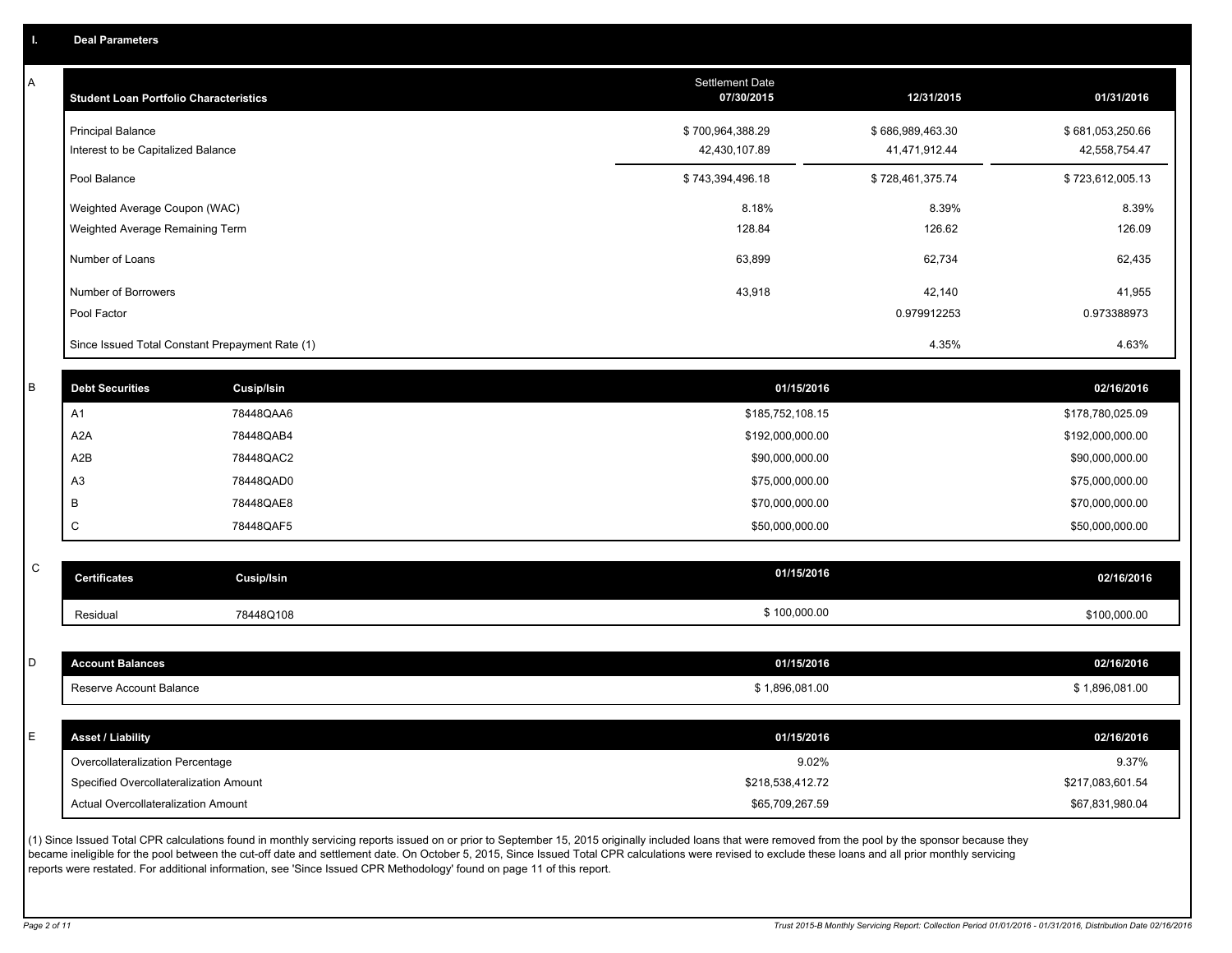## **II. 2015-B Trust Activity 01/01/2016 through 01/31/2016**

| <b>Borrower Principal</b><br>6,317,028.41<br><b>Consolidation Activity Principal</b><br>0.00<br>Seller Principal Reimbursement<br>0.00<br>Servicer Principal Reimbursement<br>0.00<br>0.00<br>Delinquent Principal Purchases by Servicer<br>0.00<br><b>Other Principal Deposits</b><br>\$6,317,028.41<br><b>Total Principal Receipts</b><br>в<br><b>Student Loan Interest Receipts</b><br><b>Borrower Interest</b><br>2,441,636.63<br>0.00<br><b>Consolidation Activity Interest</b><br>0.00<br>Seller Interest Reimbursement<br>0.00<br>Servicer Interest Reimbursement<br>0.00<br>Delinquent Interest Purchases by Servicer<br>Other Interest Deposits<br>0.00<br>\$2,441,636.63<br><b>Total Interest Receipts</b><br>C<br><b>Recoveries on Realized Losses</b><br>\$6,817.43<br>D<br><b>Investment Income</b><br>\$2,503.96<br>Ε<br><b>Funds Borrowed from Next Collection Period</b><br>\$0.00<br>F<br>\$0.00<br><b>Funds Repaid from Prior Collection Period</b><br>G<br>\$0.00<br>Loan Sale or Purchase Proceeds<br>\$0.00<br>H<br>Initial Deposits to Distribution Account<br><b>Excess Transferred from Other Accounts</b><br>\$0.00<br><b>Borrower Benefit Reimbursements</b><br>\$0.00<br>J<br><b>Other Deposits</b><br>Κ<br>\$0.00<br><b>Other Fees Collected</b><br>L<br>\$0.00<br>М<br><b>AVAILABLE FUNDS</b><br>\$8,767,986.43<br>N<br>Non-Cash Principal Activity During Collection Period<br>\$380,815.77<br>O<br>Aggregate Purchased Amounts by the Depositor, Servicer or Seller<br>\$0.00<br>P<br>\$0.00<br>Aggregate Loan Substitutions | Α | <b>Student Loan Principal Receipts</b> |  |
|-------------------------------------------------------------------------------------------------------------------------------------------------------------------------------------------------------------------------------------------------------------------------------------------------------------------------------------------------------------------------------------------------------------------------------------------------------------------------------------------------------------------------------------------------------------------------------------------------------------------------------------------------------------------------------------------------------------------------------------------------------------------------------------------------------------------------------------------------------------------------------------------------------------------------------------------------------------------------------------------------------------------------------------------------------------------------------------------------------------------------------------------------------------------------------------------------------------------------------------------------------------------------------------------------------------------------------------------------------------------------------------------------------------------------------------------------------------------------------------------------------------------------------------------------------------|---|----------------------------------------|--|
|                                                                                                                                                                                                                                                                                                                                                                                                                                                                                                                                                                                                                                                                                                                                                                                                                                                                                                                                                                                                                                                                                                                                                                                                                                                                                                                                                                                                                                                                                                                                                             |   |                                        |  |
|                                                                                                                                                                                                                                                                                                                                                                                                                                                                                                                                                                                                                                                                                                                                                                                                                                                                                                                                                                                                                                                                                                                                                                                                                                                                                                                                                                                                                                                                                                                                                             |   |                                        |  |
|                                                                                                                                                                                                                                                                                                                                                                                                                                                                                                                                                                                                                                                                                                                                                                                                                                                                                                                                                                                                                                                                                                                                                                                                                                                                                                                                                                                                                                                                                                                                                             |   |                                        |  |
|                                                                                                                                                                                                                                                                                                                                                                                                                                                                                                                                                                                                                                                                                                                                                                                                                                                                                                                                                                                                                                                                                                                                                                                                                                                                                                                                                                                                                                                                                                                                                             |   |                                        |  |
|                                                                                                                                                                                                                                                                                                                                                                                                                                                                                                                                                                                                                                                                                                                                                                                                                                                                                                                                                                                                                                                                                                                                                                                                                                                                                                                                                                                                                                                                                                                                                             |   |                                        |  |
|                                                                                                                                                                                                                                                                                                                                                                                                                                                                                                                                                                                                                                                                                                                                                                                                                                                                                                                                                                                                                                                                                                                                                                                                                                                                                                                                                                                                                                                                                                                                                             |   |                                        |  |
|                                                                                                                                                                                                                                                                                                                                                                                                                                                                                                                                                                                                                                                                                                                                                                                                                                                                                                                                                                                                                                                                                                                                                                                                                                                                                                                                                                                                                                                                                                                                                             |   |                                        |  |
|                                                                                                                                                                                                                                                                                                                                                                                                                                                                                                                                                                                                                                                                                                                                                                                                                                                                                                                                                                                                                                                                                                                                                                                                                                                                                                                                                                                                                                                                                                                                                             |   |                                        |  |
|                                                                                                                                                                                                                                                                                                                                                                                                                                                                                                                                                                                                                                                                                                                                                                                                                                                                                                                                                                                                                                                                                                                                                                                                                                                                                                                                                                                                                                                                                                                                                             |   |                                        |  |
|                                                                                                                                                                                                                                                                                                                                                                                                                                                                                                                                                                                                                                                                                                                                                                                                                                                                                                                                                                                                                                                                                                                                                                                                                                                                                                                                                                                                                                                                                                                                                             |   |                                        |  |
|                                                                                                                                                                                                                                                                                                                                                                                                                                                                                                                                                                                                                                                                                                                                                                                                                                                                                                                                                                                                                                                                                                                                                                                                                                                                                                                                                                                                                                                                                                                                                             |   |                                        |  |
|                                                                                                                                                                                                                                                                                                                                                                                                                                                                                                                                                                                                                                                                                                                                                                                                                                                                                                                                                                                                                                                                                                                                                                                                                                                                                                                                                                                                                                                                                                                                                             |   |                                        |  |
|                                                                                                                                                                                                                                                                                                                                                                                                                                                                                                                                                                                                                                                                                                                                                                                                                                                                                                                                                                                                                                                                                                                                                                                                                                                                                                                                                                                                                                                                                                                                                             |   |                                        |  |
|                                                                                                                                                                                                                                                                                                                                                                                                                                                                                                                                                                                                                                                                                                                                                                                                                                                                                                                                                                                                                                                                                                                                                                                                                                                                                                                                                                                                                                                                                                                                                             |   |                                        |  |
|                                                                                                                                                                                                                                                                                                                                                                                                                                                                                                                                                                                                                                                                                                                                                                                                                                                                                                                                                                                                                                                                                                                                                                                                                                                                                                                                                                                                                                                                                                                                                             |   |                                        |  |
|                                                                                                                                                                                                                                                                                                                                                                                                                                                                                                                                                                                                                                                                                                                                                                                                                                                                                                                                                                                                                                                                                                                                                                                                                                                                                                                                                                                                                                                                                                                                                             |   |                                        |  |
|                                                                                                                                                                                                                                                                                                                                                                                                                                                                                                                                                                                                                                                                                                                                                                                                                                                                                                                                                                                                                                                                                                                                                                                                                                                                                                                                                                                                                                                                                                                                                             |   |                                        |  |
|                                                                                                                                                                                                                                                                                                                                                                                                                                                                                                                                                                                                                                                                                                                                                                                                                                                                                                                                                                                                                                                                                                                                                                                                                                                                                                                                                                                                                                                                                                                                                             |   |                                        |  |
|                                                                                                                                                                                                                                                                                                                                                                                                                                                                                                                                                                                                                                                                                                                                                                                                                                                                                                                                                                                                                                                                                                                                                                                                                                                                                                                                                                                                                                                                                                                                                             |   |                                        |  |
|                                                                                                                                                                                                                                                                                                                                                                                                                                                                                                                                                                                                                                                                                                                                                                                                                                                                                                                                                                                                                                                                                                                                                                                                                                                                                                                                                                                                                                                                                                                                                             |   |                                        |  |
|                                                                                                                                                                                                                                                                                                                                                                                                                                                                                                                                                                                                                                                                                                                                                                                                                                                                                                                                                                                                                                                                                                                                                                                                                                                                                                                                                                                                                                                                                                                                                             |   |                                        |  |
|                                                                                                                                                                                                                                                                                                                                                                                                                                                                                                                                                                                                                                                                                                                                                                                                                                                                                                                                                                                                                                                                                                                                                                                                                                                                                                                                                                                                                                                                                                                                                             |   |                                        |  |
|                                                                                                                                                                                                                                                                                                                                                                                                                                                                                                                                                                                                                                                                                                                                                                                                                                                                                                                                                                                                                                                                                                                                                                                                                                                                                                                                                                                                                                                                                                                                                             |   |                                        |  |
|                                                                                                                                                                                                                                                                                                                                                                                                                                                                                                                                                                                                                                                                                                                                                                                                                                                                                                                                                                                                                                                                                                                                                                                                                                                                                                                                                                                                                                                                                                                                                             |   |                                        |  |
|                                                                                                                                                                                                                                                                                                                                                                                                                                                                                                                                                                                                                                                                                                                                                                                                                                                                                                                                                                                                                                                                                                                                                                                                                                                                                                                                                                                                                                                                                                                                                             |   |                                        |  |
|                                                                                                                                                                                                                                                                                                                                                                                                                                                                                                                                                                                                                                                                                                                                                                                                                                                                                                                                                                                                                                                                                                                                                                                                                                                                                                                                                                                                                                                                                                                                                             |   |                                        |  |
|                                                                                                                                                                                                                                                                                                                                                                                                                                                                                                                                                                                                                                                                                                                                                                                                                                                                                                                                                                                                                                                                                                                                                                                                                                                                                                                                                                                                                                                                                                                                                             |   |                                        |  |
|                                                                                                                                                                                                                                                                                                                                                                                                                                                                                                                                                                                                                                                                                                                                                                                                                                                                                                                                                                                                                                                                                                                                                                                                                                                                                                                                                                                                                                                                                                                                                             |   |                                        |  |
|                                                                                                                                                                                                                                                                                                                                                                                                                                                                                                                                                                                                                                                                                                                                                                                                                                                                                                                                                                                                                                                                                                                                                                                                                                                                                                                                                                                                                                                                                                                                                             |   |                                        |  |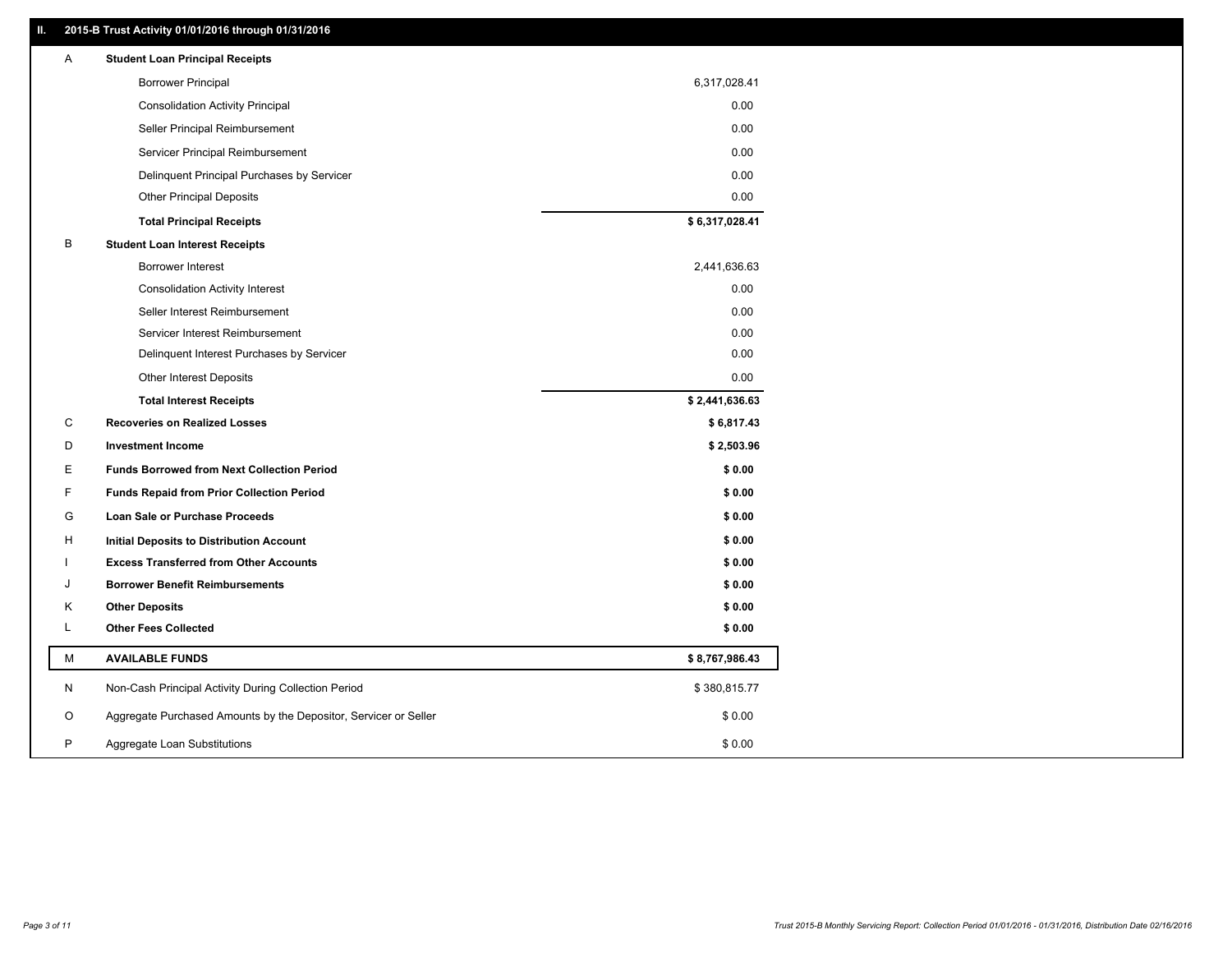|                   |                       |                          |         |                  | <b>Loans by Repayment Status</b> |                            |                          |         |                  |                |                            |
|-------------------|-----------------------|--------------------------|---------|------------------|----------------------------------|----------------------------|--------------------------|---------|------------------|----------------|----------------------------|
|                   |                       |                          |         | 01/31/2016       |                                  |                            |                          |         | 12/31/2015       |                |                            |
|                   |                       | <b>Wtd Avg</b><br>Coupon | # Loans | Principal        | % of Principal                   | % of Loans in<br>Repay (1) | <b>Wtd Avg</b><br>Coupon | # Loans | Principal        | % of Principal | % of Loans in<br>Repay (1) |
| INTERIM:          | IN SCHOOL             | 9.02%                    | 13,035  | \$141,430,823.04 | 20.766%                          | $-$ %                      | 9.01%                    | 13,889  | \$149,500,943.79 | 21.762%        | $-$ %                      |
|                   | <b>GRACE</b>          | 8.71%                    | 2,732   | \$27,720,488.63  | 4.070%                           | $-$ %                      | 8.69%                    | 2,122   | \$22,597,110.40  | 3.289%         | $-$ %                      |
|                   | <b>DEFERMENT</b>      | 8.97%                    | 1,862   | \$17,886,064.42  | 2.626%                           | $-$ %                      | 9.02%                    | 1,793   | \$16,860,374.58  | 2.454%         | $-$ %                      |
| <b>REPAYMENT:</b> | <b>CURRENT</b>        | 8.09%                    | 42,079  | \$459,499,802.34 | 67.469%                          | 93.013%                    | 8.10%                    | 42,531  | \$467,241,582.51 | 68.013%        | 93.818%                    |
|                   | 31-60 DAYS DELINQUENT | 9.11%                    | 809     | \$9,048,440.92   | 1.329%                           | 1.832%                     | 9.26%                    | 591     | \$6,349,574.07   | 0.924%         | 1.275%                     |
|                   | 61-90 DAYS DELINQUENT | 9.20%                    | 300     | \$3,202,593.81   | 0.470%                           | 0.648%                     | 8.95%                    | 256     | \$2,814,390.84   | 0.410%         | 0.565%                     |
|                   | > 90 DAYS DELINQUENT  | 9.25%                    | 138     | \$1,415,002.39   | 0.208%                           | 0.286%                     | 9.50%                    | 108     | \$1,295,436.85   | 0.189%         | 0.260%                     |
|                   | FORBEARANCE           | 8.68%                    | 1,480   | \$20,850,035.11  | 3.061%                           | 4.221%                     | 8.70%                    | 1,444   | \$20,330,050.26  | 2.959%         | 4.082%                     |
| <b>TOTAL</b>      |                       |                          | 62,435  | \$681,053,250.66 | 100.00%                          | 100.00%                    |                          | 62,734  | \$686,989,463.30 | 100.00%        | 100.00%                    |

Percentages may not total 100% due to rounding  $^\star$ 

1 Loans classified in "Repayment" include any loan for which interim interest only, \$25 fixed payments or full principal and interest payments are due.

|                 |                                                                                                                            |                          |         |                  | <b>Loans by Borrower Status</b> |                                |                          |         |                  |                |                                |
|-----------------|----------------------------------------------------------------------------------------------------------------------------|--------------------------|---------|------------------|---------------------------------|--------------------------------|--------------------------|---------|------------------|----------------|--------------------------------|
|                 |                                                                                                                            |                          |         | 01/31/2016       |                                 |                                |                          |         | 12/31/2015       |                |                                |
|                 |                                                                                                                            | <b>Wtd Avg</b><br>Coupon | # Loans | Principal        | % of Principal                  | % of Loans in<br>P&I Repay (2) | <b>Wtd Avg</b><br>Coupon | # Loans | Principal        | % of Principal | % of Loans in<br>P&I Repay (2) |
| <b>INTERIM:</b> | IN SCHOOL                                                                                                                  | 8.53%                    | 26,907  | \$317,868,404.37 | 46.673%                         | $-$ %                          | 8.51%                    | 28,489  | \$335,209,915.76 | 48.794%        | $-$ %                          |
|                 | <b>GRACE</b>                                                                                                               | 8.24%                    | 5,197   | \$59,176,619.54  | 8.689%                          | $-$ %                          | 8.26%                    | 4,070   | \$47,572,455.98  | 6.925%         | $-$ %                          |
|                 | <b>DEFERMENT</b>                                                                                                           | 8.58%                    | 3,553   | \$34,270,510.24  | 5.032%                          | $-$ %                          | 8.63%                    | 3,491   | \$32,998,188.53  | 4.803%         | $-$ %                          |
| P&I REPAYMENT:  | <b>CURRENT</b>                                                                                                             | 8.13%                    | 24,225  | \$237,003,829.62 | 34.800%                         | 87.865%                        | 8.15%                    | 24,449  | \$242,200,384.91 | 35.255%        | 89.304%                        |
|                 | 31-60 DAYS DELINQUENT                                                                                                      | 9.16%                    | 705     | \$7,902,940.37   | 1.160%                          | 2.930%                         | 9.26%                    | 466     | \$4,977,835.21   | 0.725%         | 1.835%                         |
|                 | 61-90 DAYS DELINQUENT                                                                                                      | 9.25%                    | 247     | \$2,727,882.77   | 0.401%                          | 1.011%                         | 8.98%                    | 223     | \$2,453,236.73   | 0.357%         | 0.905%                         |
|                 | > 90 DAYS DELINQUENT                                                                                                       | 9.33%                    | 121     | \$1,253,028.64   | 0.184%                          | 0.465%                         | 9.53%                    | 102     | \$1,247,395.92   | 0.182%         | 0.460%                         |
|                 | FORBEARANCE                                                                                                                | 8.68%                    | 1,480   | \$20,850,035.11  | 3.061%                          | 7.730%                         | 8.70%                    | 1,444   | \$20,330,050.26  | 2.959%         | 7.496%                         |
| <b>TOTAL</b>    | Percentages may not total 100% due to rounding                                                                             |                          | 62,435  | \$681,053,250.66 | 100.00%                         | 100.00%                        |                          | 62,734  | \$686,989,463.30 | 100.00%        | 100.00%                        |
| $\mathbf{2}$    | Loans classified in "P&I Repayment" includes only those loans for which scheduled principal and interest payments are due. |                          |         |                  |                                 |                                |                          |         |                  |                |                                |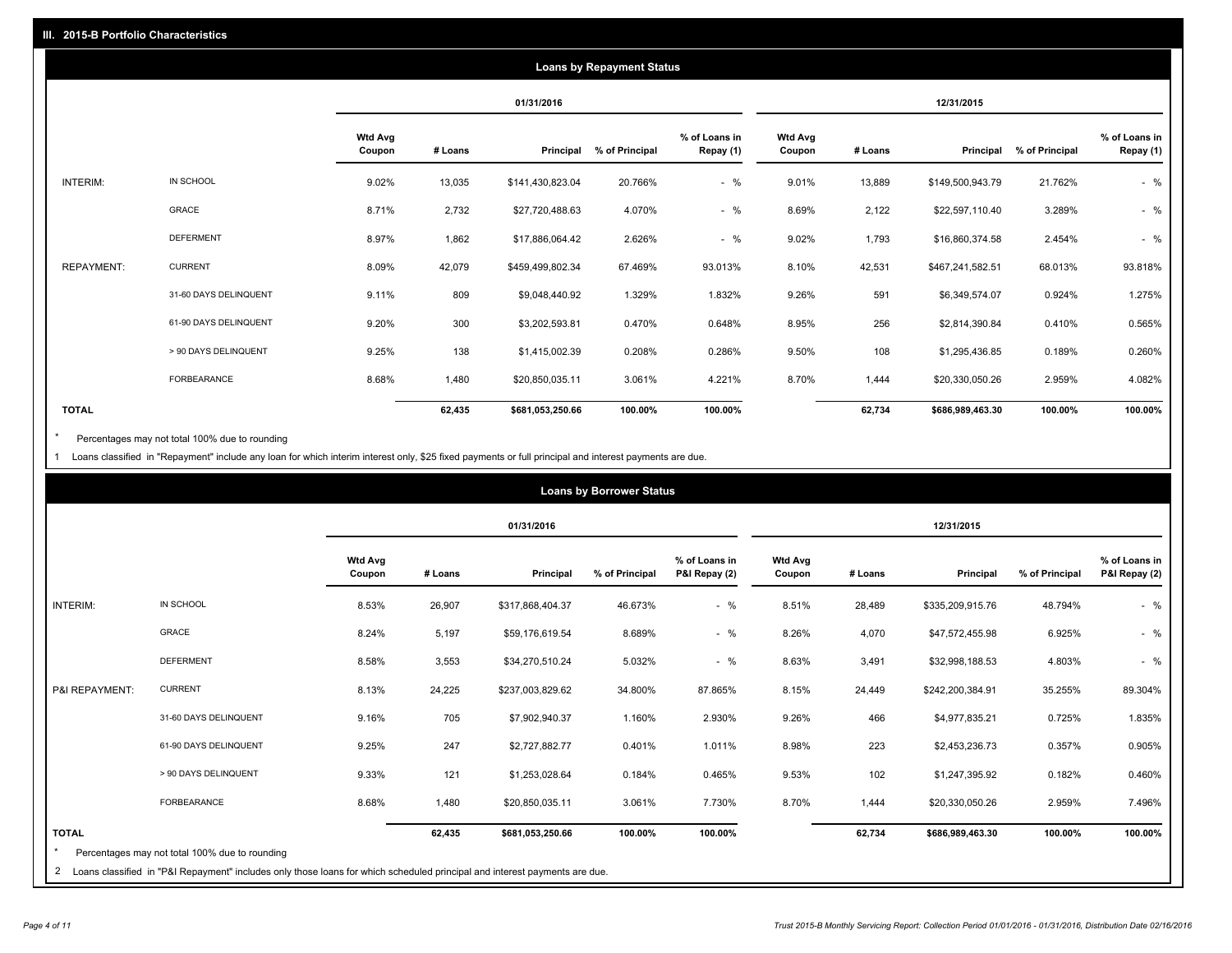| 1/31/2016<br>12/31/2015                                                                                            |
|--------------------------------------------------------------------------------------------------------------------|
| Pool Balance<br>\$723,612,005.13<br>\$728,461,375.74                                                               |
| Total # Loans<br>62,435<br>62,734                                                                                  |
| Total # Borrowers<br>41,955<br>42,140                                                                              |
| 8.39%<br>Weighted Average Coupon<br>8.39%                                                                          |
| 126.09<br>126.62<br>Weighted Average Remaining Term                                                                |
| 91.9%<br>91.9%<br>Percent of Pool - Cosigned                                                                       |
| 8.1%<br>8.1%<br>Percent of Pool - Non Cosigned                                                                     |
| Borrower Interest Accrued for Period<br>\$4,781,760.28<br>\$4,732,489.90                                           |
| <b>Outstanding Borrower Interest Accrued</b><br>\$45,478,979.62<br>\$44,262,188.30                                 |
| Gross Principal Realized Loss - Periodic<br>\$702,632.18<br>\$494,614.56                                           |
| Gross Principal Realized Loss - Cumulative<br>\$1,736,179.57<br>\$1,033,547.39                                     |
| Recoveries on Realized Losses - Periodic<br>\$6,817.43<br>\$5,735.60                                               |
| \$5,969.54<br>Recoveries on Realized Losses - Cumulative<br>\$12,786.97                                            |
| Net Losses - Periodic<br>\$695,814.75<br>\$488,878.96                                                              |
| Net Losses - Cumulative<br>\$1,723,392.60<br>\$1,027,577.85                                                        |
| Non-Cash Principal Activity - Capitalized Interest<br>\$1,083,745.96<br>\$4,130,487.65                             |
| Since Issued Total Constant Prepayment Rate (CPR) (1)<br>4.63%<br>4.35%                                            |
| <b>Loan Substitutions</b><br>\$0.00<br>\$0.00                                                                      |
| <b>Cumulative Loan Substitutions</b><br>\$0.00<br>\$0.00                                                           |
| <b>Unpaid Servicing Fees</b><br>\$0.00<br>\$0.00                                                                   |
| <b>Unpaid Administration Fees</b><br>\$0.00<br>\$0.00                                                              |
| <b>Unpaid Carryover Servicing Fees</b><br>\$0.00<br>\$0.00                                                         |
| Note Interest Shortfall<br>\$0.00<br>\$0.00                                                                        |
| Loans in Modification<br>\$1,351,244.12<br>\$981,387.07                                                            |
| % of Loans in Modification as a % of Loans in Repayment (P&I)<br>0.50%<br>0.36%                                    |
|                                                                                                                    |
|                                                                                                                    |
| % Annualized Gross Principal Realized Loss - Periodic as a %<br>2.19%<br>3.13%<br>of Loans in Repayment (P&I) * 12 |
| % Gross Principal Realized Loss - Cumulative as a % of                                                             |
| Original Pool Balance<br>0.23%<br>0.14%                                                                            |

(1) Since Issued Total CPR calculations found in monthly servicing reports issued on or prior to September 15, 2015 originally included loans that were removed from the pool by the sponsor because they became ineligible for the pool between the cut-off date and settlement date. On October 5, 2015, Since Issued Total CPR calculations were revised to exclude these loans and all prior monthly servicing reports were restated. For additional information, see 'Since Issued CPR Methodology' found on page 11 of this report.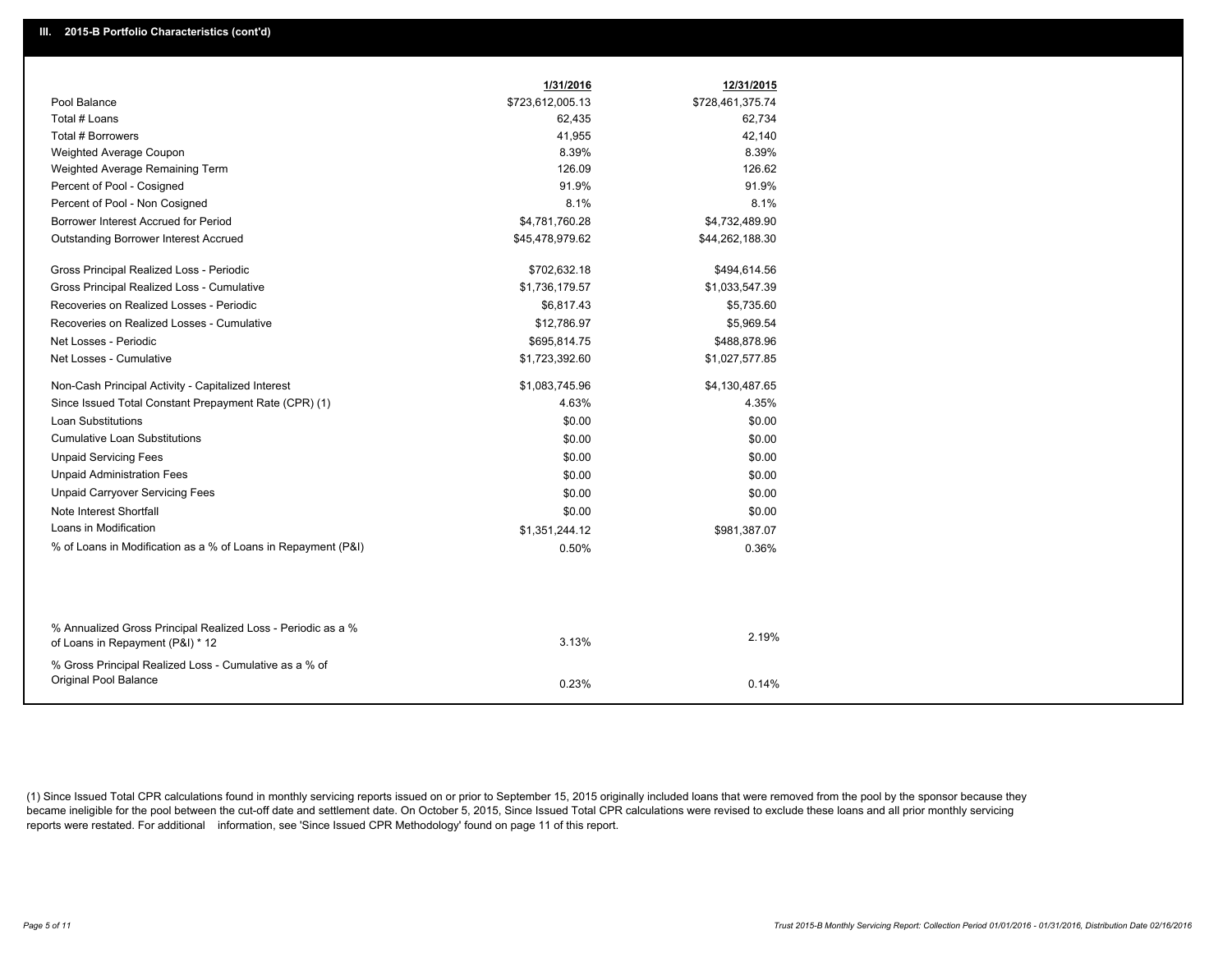#### **Loan Program**  A

|                                    | Weighted<br><b>Average Coupon</b> | # LOANS     | <b>S AMOUNT</b>  | $%$ *    |
|------------------------------------|-----------------------------------|-------------|------------------|----------|
| - Smart Option Interest-Only Loans | 7.20%                             | 13,785      | \$139,528,447.83 | 20.487%  |
| - Smart Option Fixed Pay Loans     | 8.42%                             | 17.388      | \$218,554,313.05 | 32.091%  |
| - Smart Option Deferred Loans      | 8.84%                             | 31.262      | \$322,970,489.78 | 47.422%  |
| - Other Loan Programs              | $0.00\%$                          | $\mathbf 0$ | \$0.00           | 0.000%   |
| Total                              | 8.39%                             | 62,435      | \$681,053,250.66 | 100.000% |

\* Percentages may not total 100% due to rounding

B

C

**Index Type**

|                       | Weighted<br><b>Average Coupon</b> | # LOANS | <b>\$ AMOUNT</b> | $%$ *     |
|-----------------------|-----------------------------------|---------|------------------|-----------|
| - Fixed Rate Loans    | 9.74%                             | 10.408  | \$124,199,037.16 | 18.236%   |
| - LIBOR Indexed Loans | 8.08%                             | 52,027  | \$556,854,213.50 | 81.764%   |
| - Other Index Rates   | $0.00\%$                          |         | \$0.00           | $0.000\%$ |
| Total                 | 8.39%                             | 62,435  | \$681,053,250.66 | 100.000%  |

\* Percentages may not total 100% due to rounding

## **Weighted Average Recent FICO**

| (2)<br>Wtd Avg Recent FICO Band                                                                                                                                                                                                                          | # LOANS | <b>\$ AMOUNT</b> | $%$ *    |
|----------------------------------------------------------------------------------------------------------------------------------------------------------------------------------------------------------------------------------------------------------|---------|------------------|----------|
| $0 - 639$                                                                                                                                                                                                                                                | 3,067   | \$26,186,622.68  | 3.845%   |
| 640 - 669                                                                                                                                                                                                                                                | 3,839   | \$36,344,027.14  | 5.336%   |
| 670 - 699                                                                                                                                                                                                                                                | 8,155   | \$84,667,023.63  | 12.432%  |
| 700 - 739<br>$740 +$                                                                                                                                                                                                                                     | 15,600  | \$169,493,923.55 | 24.887%  |
|                                                                                                                                                                                                                                                          | 31,764  | \$364,246,171.62 | 53.483%  |
| N/A(1)                                                                                                                                                                                                                                                   | 10      | \$115,482.04     | 0.017%   |
| <b>Total</b>                                                                                                                                                                                                                                             | 62,435  | \$681,053,250.66 | 100.000% |
|                                                                                                                                                                                                                                                          |         |                  |          |
| * Percentages may not total 100% due to rounding<br>1 Includes trust private education loans where recent FICO is unavailable or obtaining recent FICO is prohibited by law<br>2 Recent FICO is updated in quarterly intervals; unless prohibited by law |         |                  |          |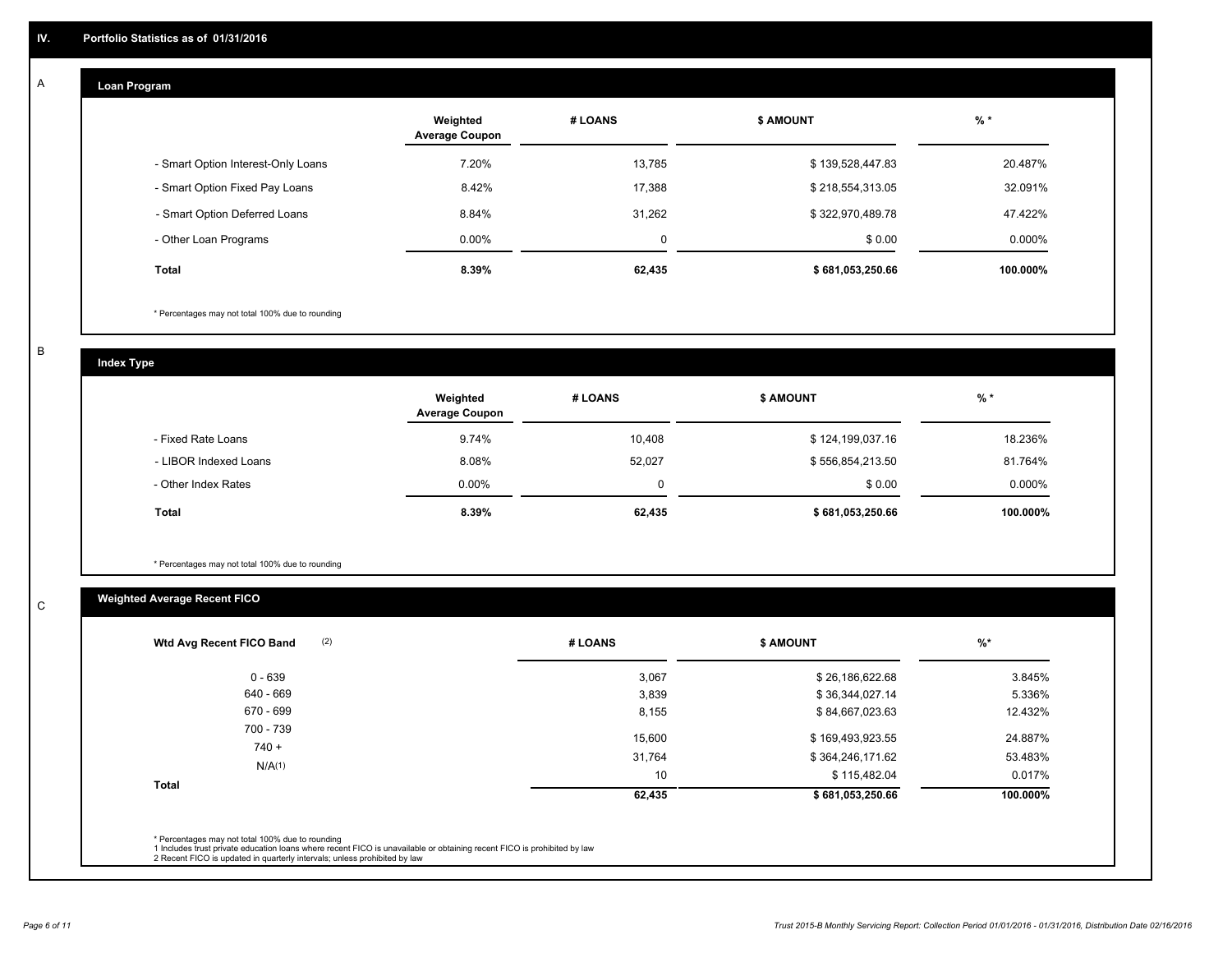| V. | 2015-B Reserve Account and Principal Distribution Calculations                                                                                                                |                  |  |
|----|-------------------------------------------------------------------------------------------------------------------------------------------------------------------------------|------------------|--|
| А. | <b>Reserve Account</b>                                                                                                                                                        |                  |  |
|    | Specified Reserve Account Balance                                                                                                                                             | \$1,896,081.00   |  |
|    | Actual Reserve Account Balance                                                                                                                                                | \$1,896,081.00   |  |
| В. | <b>Principal Distribution Amount</b>                                                                                                                                          |                  |  |
|    | Class A Notes Outstanding<br>i.                                                                                                                                               | \$542,752,108.15 |  |
|    | Pool Balance<br>ii.                                                                                                                                                           | \$723,612,005.13 |  |
|    | iii.<br><b>First Priority Principal Distribution Amount</b>                                                                                                                   | \$0.00           |  |
|    | Class A and B Notes Outstanding<br>iv.                                                                                                                                        | \$612,752,108.15 |  |
|    | First Priority Principal Distribution Amount<br>v.                                                                                                                            | \$0.00           |  |
|    | Pool Balance<br>vi.                                                                                                                                                           | \$723,612,005.13 |  |
|    | Specified Overcollateralization Amount<br>vii.                                                                                                                                | \$217,083,601.54 |  |
|    | <b>Regular Principal Distribution Amount</b><br>viii.                                                                                                                         | \$106,223,704.56 |  |
|    |                                                                                                                                                                               |                  |  |
|    | Pool Balance<br>ix.                                                                                                                                                           | \$723,612,005.13 |  |
|    | First Priority Principal Distribution Amount<br>х.                                                                                                                            | \$0.00           |  |
|    | Regular Principal Distribution Amount<br>xi.                                                                                                                                  | \$106,223,704.56 |  |
|    | Available Funds (after payment of waterfall items A through J) *<br>xii.                                                                                                      | \$0.00           |  |
|    | xiii. Additional Principal Distribution Amount (min(ix - x - xi, xiii))                                                                                                       | \$0.00           |  |
|    | * Represents 100% of value, if the principal balance of the pool is less than 10% of initial principal balance of the pool or the Class A and Class B notes are reduced to 0. |                  |  |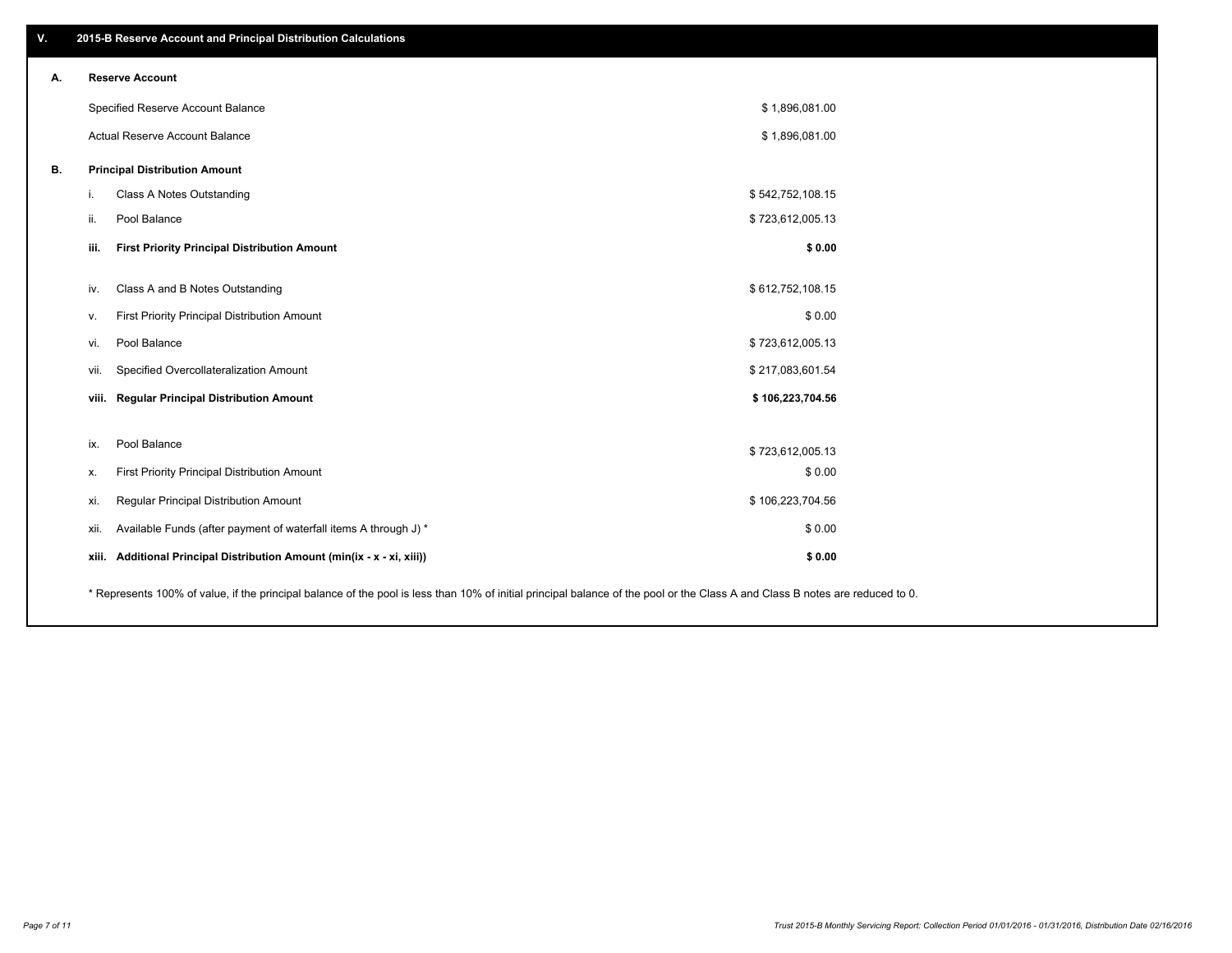|          |                                                         | Paid           | <b>Funds Balance</b> |
|----------|---------------------------------------------------------|----------------|----------------------|
|          | <b>Total Available Funds</b>                            |                | \$8,767,986.43       |
| A        | <b>Trustee Fees</b>                                     | \$0.00         | \$8,767,986.43       |
| B        | <b>Servicing Fees</b>                                   | \$458,195.71   | \$8,309,790.72       |
| C        | i. Administration Fees                                  | \$8,333.00     | \$8,301,457.72       |
|          | ii. Unreimbursed Administrator Advances plus any Unpaid | \$0.00         | \$8,301,457.72       |
| D        | Class A Noteholders Interest Distribution Amount        | \$937,707.99   | \$7,363,749.73       |
| Ε        | <b>First Priority Principal Payment</b>                 | \$0.00         | \$7,363,749.73       |
| F        | Class B Noteholders Interest Distribution Amount        | \$204,166.67   | \$7,159,583.06       |
| G        | Class C Noteholders Interest Distribution Amount        | \$187,500.00   | \$6,972,083.06       |
| н        | Reinstatement Reserve Account                           | \$0.00         | \$6,972,083.06       |
|          | <b>Regular Principal Distribution</b>                   | \$6,972,083.06 | \$0.00               |
| J        | <b>Carryover Servicing Fees</b>                         | \$0.00         | \$0.00               |
| K        | Additional Principal Distribution Amount                | \$0.00         | \$0.00               |
| <b>L</b> | <b>Unpaid Expenses of Trustee</b>                       | \$0.00         | \$0.00               |
| М        | Unpaid Expenses of Administrator                        | \$0.00         | \$0.00               |
| N        | Remaining Funds to the Residual Certificateholders      | \$0.00         | \$0.00               |

### **Waterfall Conditions**

| А. |      | <b>Class C Noteholders' Interest Distribution Condition</b>                      |                  |
|----|------|----------------------------------------------------------------------------------|------------------|
|    |      | Pool Balance                                                                     | \$723,612,005.13 |
|    | H.   | Class A and B Notes Outstanding                                                  | \$612,752,108.15 |
|    | iii. | Class C Noteholders' Interest Distribution Ratio (i / ii)                        | 118.09%          |
|    | iv.  | Minimum Ratio                                                                    | 110.00%          |
|    | V.   | Is the Class C Noteholders' Interest Distribution Condition Satisfied (iii > iv) | $\checkmark$     |
|    |      |                                                                                  |                  |

\* If the Class C Noteholders' Interest Distribution Condition is satisfied then the amount of interest accrued at the Class C Rate for the Accrual Period is Released on the distribution Date.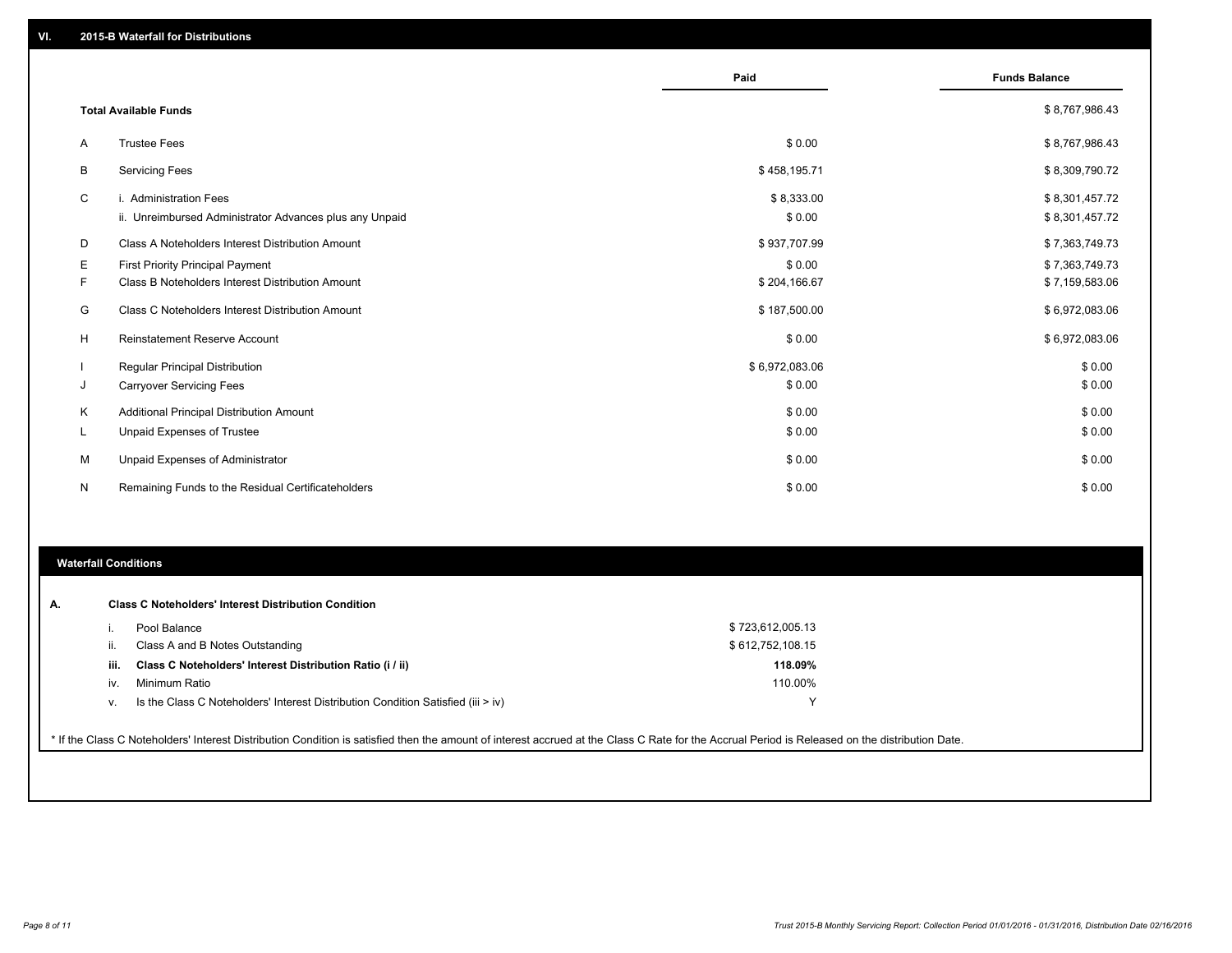| <b>Distribution Amounts</b>                                |                         |                         |                         |
|------------------------------------------------------------|-------------------------|-------------------------|-------------------------|
|                                                            | A1                      | A <sub>2</sub> A        | A <sub>2</sub> B        |
| Cusip/Isin                                                 | 78448QAA6               | 78448QAB4               | 78448QAC2               |
| <b>Beginning Balance</b>                                   | \$185,752,108.15        | \$192,000,000.00        | \$90,000,000.00         |
| Index                                                      | <b>LIBOR</b>            | <b>FIXED</b>            | <b>LIBOR</b>            |
| Spread/Fixed Rate                                          | 0.70%                   | 2.98%                   | 1.20%                   |
| Record Date (Days Prior to Distribution)                   | 1 NEW YORK BUSINESS DAY | 1 NEW YORK BUSINESS DAY | 1 NEW YORK BUSINESS DAY |
| <b>Accrual Period Begin</b>                                | 1/15/2016               | 1/15/2016               | 1/15/2016               |
| <b>Accrual Period End</b>                                  | 2/16/2016               | 2/15/2016               | 2/16/2016               |
| Daycount Fraction                                          | 0.08888889              | 0.08333333              | 0.08888889              |
| Interest Rate*                                             | 1.12550%                | 2.98000%                | 1.62550%                |
| <b>Accrued Interest Factor</b>                             | 0.001000444             | 0.002483333             | 0.001444889             |
| <b>Current Interest Due</b>                                | \$185,834.66            | \$476,800.00            | \$130,040.00            |
| Interest Shortfall from Prior Period Plus Accrued Interest | $\mathsf{\$}$ -         | $\mathsf{\$}$ -         | $\frac{2}{3}$ -         |
| <b>Total Interest Due</b>                                  | \$185,834.66            | \$476,800.00            | \$130,040.00            |
| <b>Interest Paid</b>                                       | \$185,834.66            | \$476,800.00            | \$130,040.00            |
| <b>Interest Shortfall</b>                                  | $\mathsf{\$}$ -         | $\mathsf{\$}$ -         | $\mathsf{\$}$ -         |
| <b>Principal Paid</b>                                      | \$6,972,083.06          | $\mathsf{\$}$ -         | $S -$                   |
| <b>Ending Principal Balance</b>                            | \$178,780,025.09        | \$192,000,000.00        | \$90,000,000.00         |
| Paydown Factor                                             | 0.029418072             | 0.000000000             | 0.000000000             |
| <b>Ending Balance Factor</b>                               | 0.754346097             | 1.000000000             | 1.000000000             |

\* Pay rates for Current Distribution. For the interest rates applicable to the next distribution date, please see https://www.salliemae.com/about/investors/data/SMBabrate.txt.

**VII. 2015-B Distributions**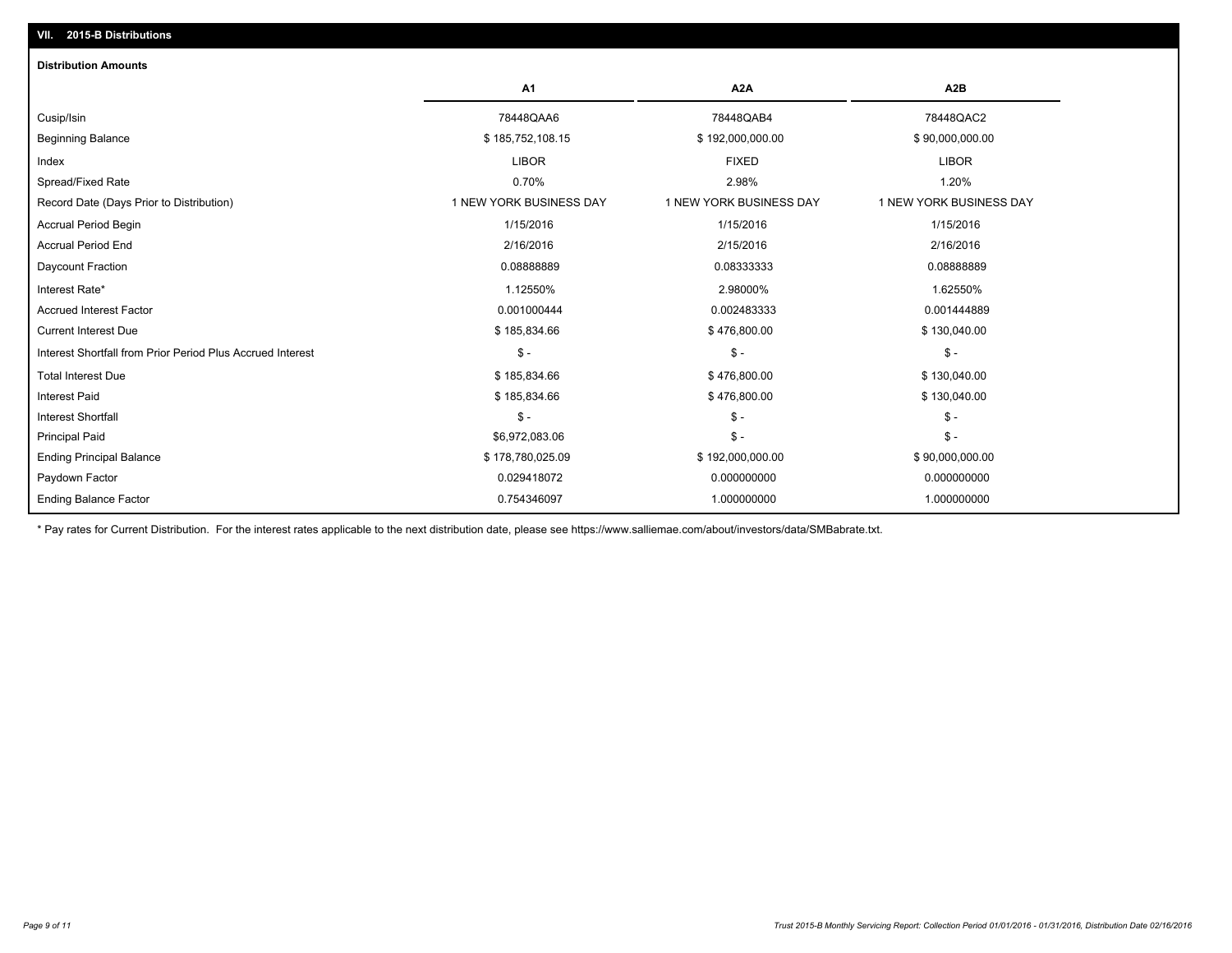| A <sub>3</sub><br>в<br>c<br>78448QAD0<br>78448QAE8<br>78448QAF5<br>\$75,000,000.00<br>\$70,000,000.00<br>\$50,000,000.00<br><b>LIBOR</b><br><b>FIXED</b><br><b>FIXED</b><br>1.75%<br>3.50%<br>4.50%<br>1 NEW YORK BUSINESS DAY<br>1 NEW YORK BUSINESS DAY<br>1 NEW YORK BUSINESS DAY<br>1/15/2016<br>1/15/2016<br>1/15/2016<br>2/15/2016<br>2/16/2016<br>2/15/2016<br>0.0888889<br>0.08333333<br>0.08333333<br>2.17550%<br>3.50000%<br>4.50000%<br>0.001933778<br>0.002916667<br>0.003750000<br>\$145,033.33<br>\$204,166.67<br>\$187,500.00<br>$\mathbb{S}$ -<br>$\mathsf{\$}$ -<br>$\frac{2}{3}$ -<br>\$145,033.33<br>\$204,166.67<br>\$187,500.00<br>\$145,033.33<br>\$204,166.67<br>\$187,500.00<br>$\mathbb{S}$ -<br>$\mathsf{\$}$ -<br>$\mathsf{\$}$ -<br>$S -$<br>$\mathsf S$ -<br>$\mathsf{\$}$ -<br>\$75,000,000.00<br>\$70,000,000.00<br>\$50,000,000.00<br>0.000000000<br>0.000000000<br>0.000000000 | <b>Distribution Amounts</b>                                |  |  |
|-----------------------------------------------------------------------------------------------------------------------------------------------------------------------------------------------------------------------------------------------------------------------------------------------------------------------------------------------------------------------------------------------------------------------------------------------------------------------------------------------------------------------------------------------------------------------------------------------------------------------------------------------------------------------------------------------------------------------------------------------------------------------------------------------------------------------------------------------------------------------------------------------------------------|------------------------------------------------------------|--|--|
|                                                                                                                                                                                                                                                                                                                                                                                                                                                                                                                                                                                                                                                                                                                                                                                                                                                                                                                 |                                                            |  |  |
|                                                                                                                                                                                                                                                                                                                                                                                                                                                                                                                                                                                                                                                                                                                                                                                                                                                                                                                 | Cusip/Isin                                                 |  |  |
|                                                                                                                                                                                                                                                                                                                                                                                                                                                                                                                                                                                                                                                                                                                                                                                                                                                                                                                 | <b>Beginning Balance</b>                                   |  |  |
|                                                                                                                                                                                                                                                                                                                                                                                                                                                                                                                                                                                                                                                                                                                                                                                                                                                                                                                 | Index                                                      |  |  |
|                                                                                                                                                                                                                                                                                                                                                                                                                                                                                                                                                                                                                                                                                                                                                                                                                                                                                                                 | Spread/Fixed Rate                                          |  |  |
|                                                                                                                                                                                                                                                                                                                                                                                                                                                                                                                                                                                                                                                                                                                                                                                                                                                                                                                 | Record Date (Days Prior to Distribution)                   |  |  |
|                                                                                                                                                                                                                                                                                                                                                                                                                                                                                                                                                                                                                                                                                                                                                                                                                                                                                                                 | <b>Accrual Period Begin</b>                                |  |  |
|                                                                                                                                                                                                                                                                                                                                                                                                                                                                                                                                                                                                                                                                                                                                                                                                                                                                                                                 | <b>Accrual Period End</b>                                  |  |  |
|                                                                                                                                                                                                                                                                                                                                                                                                                                                                                                                                                                                                                                                                                                                                                                                                                                                                                                                 | Daycount Fraction                                          |  |  |
|                                                                                                                                                                                                                                                                                                                                                                                                                                                                                                                                                                                                                                                                                                                                                                                                                                                                                                                 | Interest Rate*                                             |  |  |
|                                                                                                                                                                                                                                                                                                                                                                                                                                                                                                                                                                                                                                                                                                                                                                                                                                                                                                                 | <b>Accrued Interest Factor</b>                             |  |  |
|                                                                                                                                                                                                                                                                                                                                                                                                                                                                                                                                                                                                                                                                                                                                                                                                                                                                                                                 | <b>Current Interest Due</b>                                |  |  |
|                                                                                                                                                                                                                                                                                                                                                                                                                                                                                                                                                                                                                                                                                                                                                                                                                                                                                                                 | Interest Shortfall from Prior Period Plus Accrued Interest |  |  |
|                                                                                                                                                                                                                                                                                                                                                                                                                                                                                                                                                                                                                                                                                                                                                                                                                                                                                                                 | <b>Total Interest Due</b>                                  |  |  |
|                                                                                                                                                                                                                                                                                                                                                                                                                                                                                                                                                                                                                                                                                                                                                                                                                                                                                                                 | <b>Interest Paid</b>                                       |  |  |
|                                                                                                                                                                                                                                                                                                                                                                                                                                                                                                                                                                                                                                                                                                                                                                                                                                                                                                                 | <b>Interest Shortfall</b>                                  |  |  |
|                                                                                                                                                                                                                                                                                                                                                                                                                                                                                                                                                                                                                                                                                                                                                                                                                                                                                                                 | <b>Principal Paid</b>                                      |  |  |
|                                                                                                                                                                                                                                                                                                                                                                                                                                                                                                                                                                                                                                                                                                                                                                                                                                                                                                                 | <b>Ending Principal Balance</b>                            |  |  |
|                                                                                                                                                                                                                                                                                                                                                                                                                                                                                                                                                                                                                                                                                                                                                                                                                                                                                                                 | Paydown Factor                                             |  |  |
| 1.000000000<br>1.000000000<br>1.000000000                                                                                                                                                                                                                                                                                                                                                                                                                                                                                                                                                                                                                                                                                                                                                                                                                                                                       | <b>Ending Balance Factor</b>                               |  |  |

\* Pay rates for Current Distribution. For the interest rates applicable to the next distribution date, please see https://www.salliemae.com/about/investors/data/SMBabrate.txt.

**VII. 2015-B Distributions**